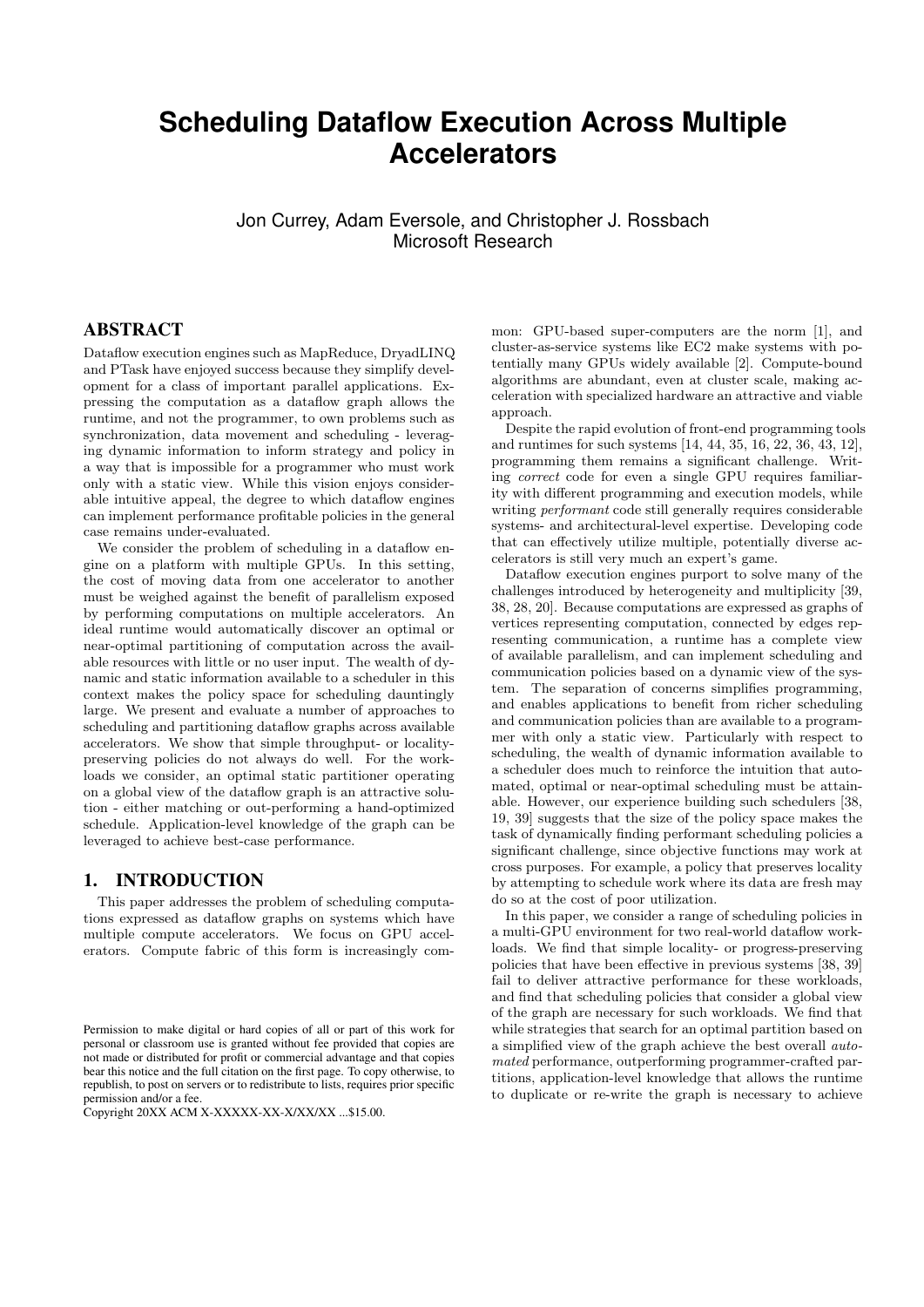best-case performance for one of the workloads.

The contributions of this paper are:

1. Proposal, analysis, and evaluations of a range of scheduling policies for dataflow engines based on graph partitioning and graph replication.

2. Evidence that greedy policies based on traditional objective functions such as locality preservation are insufficient in such contexts, and can even result in degraded performance.

#### 2. MOTIVATION

We are motivated in this inquiry by our experience building schedulers for the PTask [38] execution engine. PTask (and by extension EDGE [19] and Dandelion [39]) supports a handful of simple scheduling policies that generally allow the runtime to meet the performance expectations of the programmer. Those expectations are twofold. First, the scheduler should provide good aggregate system-wide throughput in the presence of contention, and second, resources should not go idle when there is a workload that can make performance-profitable use of them. In short, the user expects minimal performance loss under contention, and transparent speedup from multiple GPUs under no contention. The first set of expectations are well served by wellknown scheduling techniques such as priority, aging, and multi-level feedback queues. The second set of expectations is more nuanced: when tasks are ready and compute resources are available, the cost of moving data to a memory accessible by that compute resource may introduce more latency than would be introduced by waiting, so scheduling based on objective functions that promote utilization alone is untenable. In its default configuration, the PTask scheduler address this concern by using heuristics that strongly prefer to schedule a task where the most of its inputs are the most fresh, while avoiding starvation for tasks waiting on locality-preserving compute resource using aged dynamic priority. PTask allows the programmer to set priority for tasks when additional control to manage contention is required.

In the vast majority of workloads we have encountered, these simple policies have been sufficient to allow the runtime to deliver transparent speedup when multiple accelerators are present. However, we have encountered a handful of workloads in which this is decidedly not the case, and these simple heuristics not only fail to deliver a speedup, but in fact harm performance. Our goal in this inquiry is to understand what these workloads have to teach us about dataflow scheduling, and generalize these lessons into more effective policy.

Workloads where current heuristics fail are characterized by large graphs which make heavy use of (nested) iteration and other control flow primitives, resulting in densely interconnected graphs with nested cycles. A number of issues can arise for greedy schedulers working with such graphs. First, dense interconnection and frequent cycles can easily leave the scheduler in a situation where a previous decision is unrecoverable, and a placement that does not require data movement is impossible. To understand why this is the case, consider a scenario in which a graph has tasks  $A$  and  $B$  producing inputs for task  $C$ ;  $A$  and  $B$  are ready, and GPUs  $G_0$ and  $G_1$  are both available. If inputs for A and B are stale on both GPUs, a naïve scheduler might assign  $A$  to  $G_0$  and  $B$ 

to  $G_1$  without violating any locality-preserving objectives, only to find later that it cannot schedule  $C$  without requiring data movement for one of the results produced by A and B. Avoiding this kind of problem in the general case requires a scheduler to consider a global view of the graph. In the limit, a scheduler is faced with a multi-variate optimization problem. For complex graphs with cycles, searching the space for an optimal solution likely induces unattractive performance overhead.

The second feature common to workloads where current heuristics fail is that average end-to-end compute latency for all tasks in the graph is close to the latency of a data transfer. This is easily understood with a simple example: consider a graph with two tasks, where task A produces the input of task B. In theory, pipeline parallelism may make it profitable to schedule  $A$  and  $B$  on different resources despite the additional data transfer latency along the edge from A to  $B$  because concurrent execution of  $A$  and  $B$  improves throughput despite the longer critical path. However, if the compute and transfer latencies are not well balanced, the strategy is ineffective and actually harms performance. In the general case, for a workload with low latency tasks detecting whether a profitable assignment across multiple accelerators even exists is complicated by the fact that transfer latencies are non-linear in the transfer size. To implement good policy for such workloads, a scheduler must not only consider graph structure but must make accurate predications about dynamic compute and transfer latencies.

In the remainder of this paper, we consider approaches to implementation of a scheduler that can better handle the challenges these workloads illustrate. We examine two production workloads for which we know a greedy scheduler produces poor performance: deep belief neural network training (DBN) for speech recognition, and computing optical flow (OptFlow) on a sequence of video images. Coded for PTask, both workloads are expressed as complex graphs with nested iterative control structures and abundant cycles. We consider a range of designs for which the scheduling algorithm produces a static partition of the graph across multiple accelerators, incorporating increasingly high-fidelity elements in the model on which the partitioner reasons. As these are production workloads, we are also able to evaluate the quality of these partitions against hand-optimized partitions coded by the programmers based on domain and application-level expertise. Our goal is to achieve performance as near as possible to the hand-coded partitions, while minimizing the impact of the partitioner itself, both in terms of compute latency, and in terms of the amount and quality of runtime information required as input.

## 3. WORKLOADS

## 3.1 Optical Flow

Optical flow (OptFlow) captures apparent motion of patterns in a sequence of images, and is a common primitive for image processing and computer vision algorithms, e.g. removing rolling shutter wobble from video [9]. Optical flow algorithms are well-studied [10], and generally rely on iterative optimization of an energy function. Our implementation is a variation of the Horn-Schunck [26] algorithm and uses a pyramid of successively smaller scaled versions of input images. Optical flow values are calculated starting from the smallest image versions, using results from each level to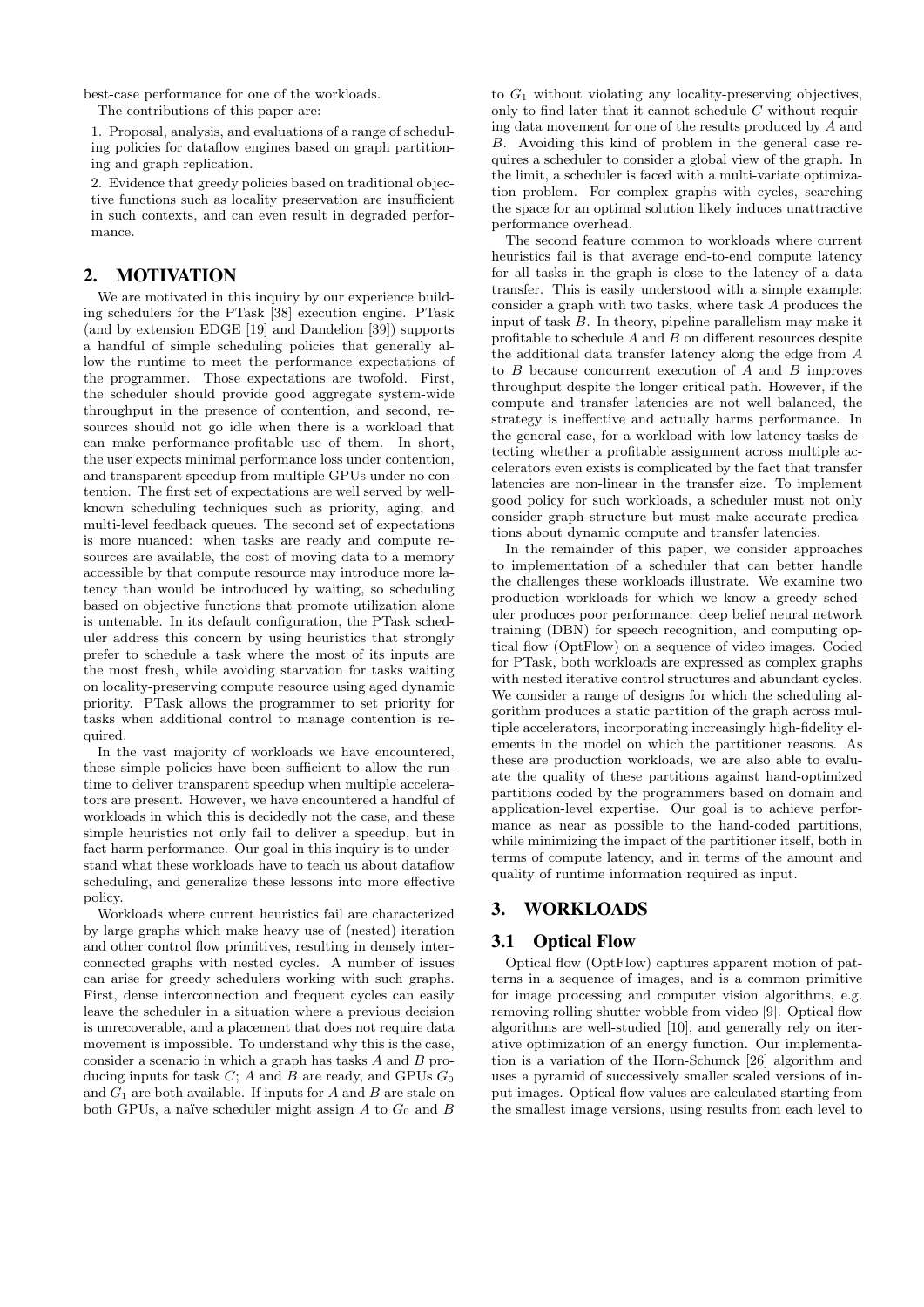seed the next level. Each pyramid level features two loops of nested iteration: an inner loop solves a linear system used by each iteration of an outer loop which refines the flow estimate. The PTask expression of optical flow results in a densely connected graph of 126 tasks and 404 edges, amongst which back edges are frequent. Compute latencies and transfer latencies vary significantly with the pyramid level.

## 3.2 Deep Belief Network Training

The deep belief network (DBN) workload trains a neural network for speech recognition [42]. Like OptFlow, the computation features multiple layers: DBN takes the input samples through a forward pass of the network producing a predicted result. The differences in this result and the ground truth are then used in the back propagation phase to update the weight matrices at each layer through Stochastic Gradient Descent. In its most basic form, neural network training is not parallel because a model must be updated for every input sample. Parallelization strategies trade convergence rate for parallelism, operating on batches of input samples concurrently. The PTask expression of DBN has 65 nodes and 200 edges, with back edges at each layer of the network.

# 4. DESIGN AND IMPLEMENTATION

The design space for schedulers that operate on a global view of the dataflow graph is large, mostly because the graph model on which the scheduler operates can attempt to capture a number of dynamic metrics at varying levels of fidelity. At one end of the spectrum, brute force search over all possible assignments, based on a model that incorporates a history of measured transfer and compute latencies along with selectivity for predicates on predicated channels in the graph should be able to find an optimal solution that precisely predicts actual runtime behavior. At the other end, a scheduler can limit traversals to local neighborhoods within a graph and employ very coarse performance modes to heuristically identify good graph cuts or sub-graphs - potentially at some performance cost when heuristics fail. In this paper, we attempt to cover important points in the design space with the following policies.

## 4.1 Heuristic Partitioning

The heuristic partitioning approach favors a minimal compute budget for partitioning algorithms and instrumentation to collect data informing the partitioner. Rather than search the space of assignments, the heuristic partitioner examines local neighborhoods in the graph attempting to identify structures that can be used to estimate whether separating tasks within that neighborhood will yield multiple cut edges elsewhere in the graph. This partitioner considers the denseness of the connectivity within the local neighborhood, as well as the presence or absence of other runtime level hints such as programmer-configured block pools, which generally are present at points in the graph where communication and allocation latencies are performance-critical. The goal of this heuristic partitioner is to co-schedule logically related sub-graphs without having to traverse the entire graph, and without accepting additional hints from the programmer. While the predictive accuracy of these heuristics varies a great deal, we include this policy because it represents an extreme that strongly favors minimal overhead.

## 4.2 Optimal Partitioning

The model-based partitioner operates by constructing a weighted model of the graph and applying an optimal partitioning algorithm that finds an assignment across available GPUs that favors utilization (assignments are balanced across all resources) while minimizing communication latency by finding the lowest cost cut that achieves a balanced assignment. We consider both coarse- and fine-grain models of the graph as input to this partitioner. In the coarse case, no attempt is made by the runtime to set edge and vertex weights to reflect actual latencies incurred for computation and communication at those sites in the graph. In the fine-grain case the model weights are set to reflect actual dynamic properties. These two variations represent points in the design space that willingly incur compute overhead for partitioning algorithms, but may or may not invest resources for instrumentation to produce a high fidelity model for the partitioner.

Our current implementation uses an exact combinatorial graph bisection algorithm [21], which is guaranteed to find an optimal solution where one exists. We modify the PTask runtime to generate an abstract model of the graph. In the higher-fidelity variant which models edge and vertex weights, we currently hand-code weights based on our knowledge of the underlying computation. Before putting the graph in the running state, PTask passes the model to an implementation of the optimal bisection algorithm, which determines the assignment of each task to one or other of the partitions. The PTask runtime enforces these assignments using support for mandatory affinity.

## 4.3 Graph Cloning

The graph cloning approach does not partition the graph, but rather clones it for each available GPU, and partitions the input data across the clones. We include this point in the design space because for some workloads, (streaming, dataparallel, lacking shared mutable state) this is clearly the best policy, and consequently, a scheduler that can correctly identify and exploit the opportunity to apply this strategy is quite attractive. It should be observed that the strategy cannot be safely applied in the general case, since the runtime does not have sufficient information to know when the inputs are completely data-parallel and can be re-ordered arbitrarily. Case in point, this strategy can produce a correct result for the OptFlow workload, but would yield incorrect results if applied to the DBN workload. Evidence of efficacy and general applicability for this policy would likely drive extension of the graph building APIs with primitives that allow the programmer to tell the runtime that this policy is safe for a given graph.

While cloning support can easily be subsumed into the PTask runtime, dividing the input data without some involvement of the application is a greater challenge, since application semantics may determine the points at which the data may be divided.

## 5. EVALUATION

We evaluate these scheduling policies by measuring their ability to deliver transparent speed-up for the OptFlow and DBN workloads, in the presence of two GPUs. Details of the platform used in these experiments are shown in Table 1 and Figure 1 enumerates the scheduling policies considered. We include the basic FIFO and Data Aware greedy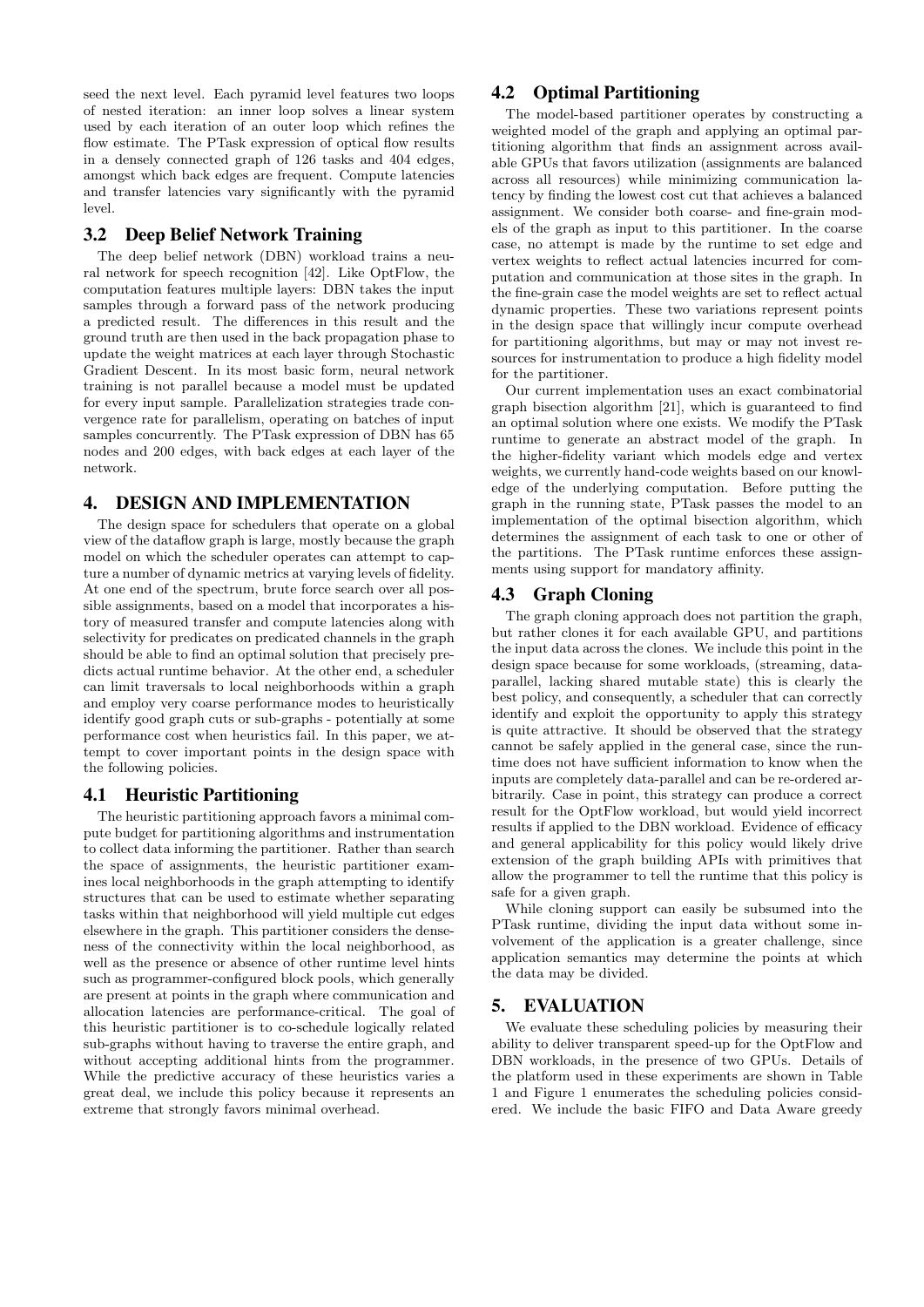

Figure 2: Per-policy speedups on 2 GPUs over execution on 1 GPU for OptFlow

policies present in PTask, along with results based on handoptimized partitions informed by application-level expertise. We apply graph cloning only to OptFlow, as the transformation does not preserve correctness for DBN.

In the case of optimal partitioning, for OptFlow we explore the use of information about the graph that the application has to hand, and try setting a vertex's weight to its level in the image pyramid (W=L) and to the level squared  $(W=L^2)$ , in addition to an unweighted model  $(W=1)$ . For DBN we only try an unweighted model, as the application has no such information to provide. In all cases we use edge weights of 1.

| CPU-                    | Intel Xeon E5504 $@$ 2.00 GHz |
|-------------------------|-------------------------------|
| l GPU                   | Tesla M2075, 448 CUDA cores   |
| <b>Operating System</b> | Windows Server 2008 (SP1)     |
| CUDA Version            | 5.5                           |
|                         |                               |

Table 1: System Configuration

Figures 2 and 3 report speedup on 2 GPUs over 1 GPU for the scheduling policies on the OptFlow and DBN workloads respectively. In both cases, data are the mean average over 10 runs. Error bars are not shown as the results are very stable, with the standard deviation of each result below 1.5% of the mean in all but two cases, and never over 2.4% of the mean.

For both OptFlow and DBN, the data show what we asserted to motivate this inquiry: the greedy scheduling policies (FIFO and Data Aware) fail to profitably apply the additional accelerator to these complex workloads. The heuristic partitioner also fails to find useful concurrency in both cases.

In contrast, for OptFlow, graph cloning produces an 86% speedup, suggesting that runtime-level support for this policy is an excellent way to support transparent multi-GPU speedup for workloads with which it is compatible. Hand



Figure 3: Per-policy speedups on 2 GPUs over execution on 1 GPU for DBN.

partitioning is able to obtain an 11% speedup. The optimal partitioner is almost able to match this with an unweighted model (achieving a 9% speedup), and nearly double it with unequal weights, at 22% for W=L and 21% for W=Lˆ2.

For DBN, the hand-optimized partition provided by the original developers of the workload obtains a non-trivial speedup of 21%. The optimal partitioner is able to improve over it slightly (at 24% speedup) without any domainor application-level knowledge, or even the assignment of weights in its model.

Combined with the scheduling policy findings in our previous work [38], which profitably applied the greedy Data Aware policy to a range of workloads, there is reason to believe that supporting policies that are effective across diverse workloads is a significant challenge: greedy works for some workloads, partitioning for others, cloning for yet others. We take this as evidence that further exploration of the design and policy space is very much in order.

Specific areas that we plan to investigate include:

- Execution on systems with more than two GPUs.
- Assignment of non-uniform edge weights.
- Derivation of vertex and edge weights from information about historical execution and/or models.
- Strategies for automatic selection of the right highlevel approach for a given workload.

# 6. RELATED WORK

GPUs and Dataflow. StreamIt [47] and DirectShow [33] support graph-based parallelism. OmpSs [15], Hydra [49], and PTask [38], and IDEA [19] all provide a graph-based dataflow programming models for offloading tasks across heterogeneous devices. Liquid Metal [27] and Lime [3] are programming platforms for heterogeneous targets such as systems comprising CPUs and FPGAs. Lime's filters, and I/O containers allow a computation to be expressed as a pipeline. Flextream [25] is a compilation framework for synchronous dataflow models that dynamically adapts applications to FPGA, GPU, or CPU target architectures, and Flextream applications are represented as a graph. Some of the policies we consider in our evaluation are supported by these systems; to our knowledge none of these systems support the graph partitioning approach we consider here.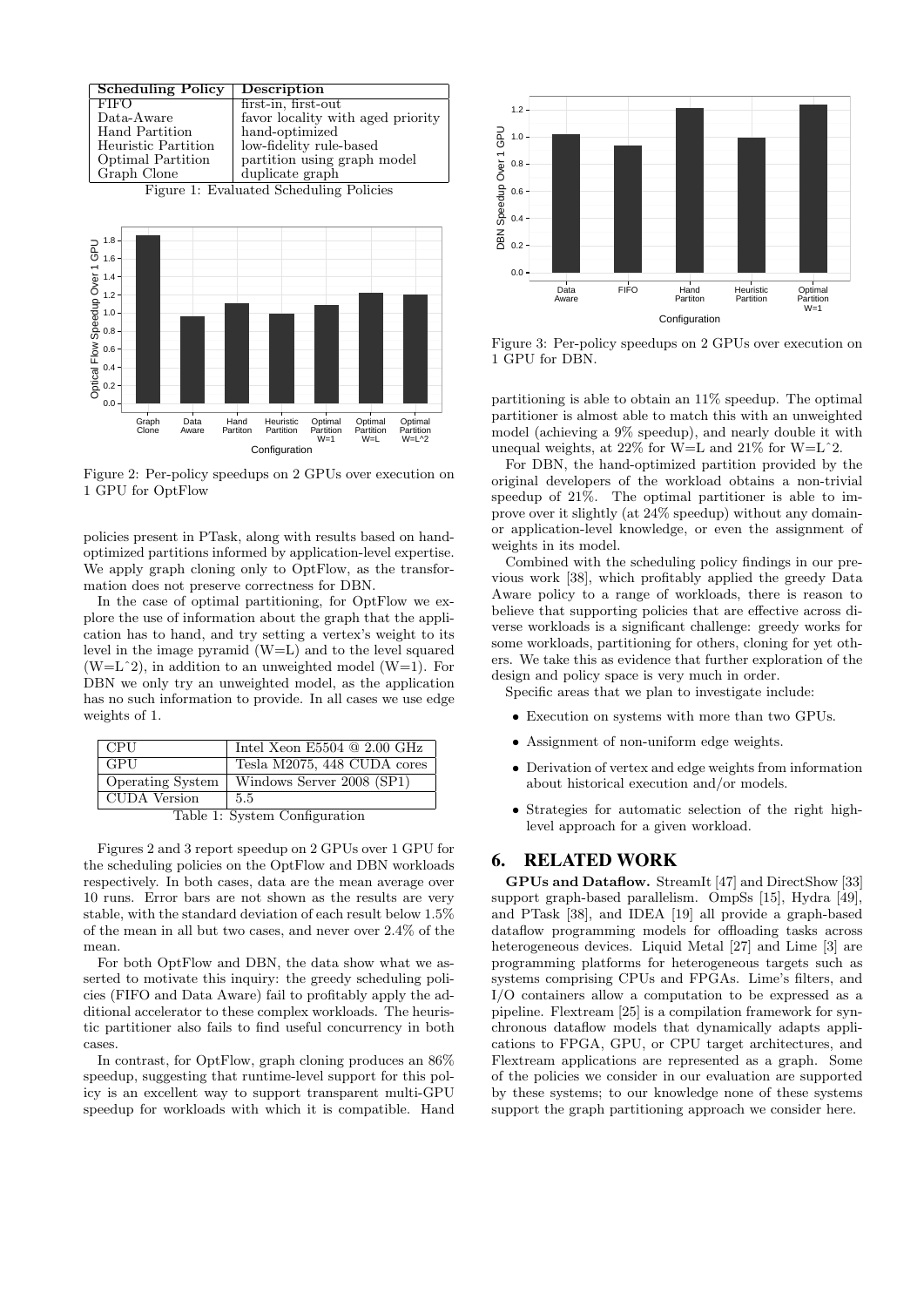Quincy [29] uses (min-cost flow) graph optimization, but not graph partitioning, and applies the concept in a datacenter context without attempting to accommodate heterogeneous compute.

Scheduling and Execution engines for heterogeneous processors. Scheduling for heterogeneous systems is an active research area: systems such as PTask [38], Time-Graph [32] and others [48] focus on eliminating destructive performance interference in the presence of GPU sharing. Maestro [41] also shares GPUs but focuses on task decomposition, automatic data transfer, and auto-tuning of dynamic execution parameters in some cases. Sun et al. [45] share GPUs using task queuing. Others focus on making sure that both the CPU and GPU can be shared [31], on sharing CPUs from multiple (heterogeneous) computers [8, 11], or on scheduling on multiple (heterogeneous) CPU cores [13, 7]. Several systems [34, 23] automatically choose whether to send jobs to the CPU or GPU [5, 6, 4, 18, 40], others focus on support for scheduling in the presence of heterogeneity in a cluster [15]. Several systems consider support a MapReduce primitive on GPUs, taking care of scheduling the various tasks and moving data in and out of memory [24, 17, 50]. The same abstraction can be extended to a cluster of machines with CPUs and GPUS [30]. This work was later improved with better scheduling [37]. Teodoro et al. describe a runtime that accelerates the analysis of microscopy image data sets on GPU-CPU clusters [46]. The resulting system relies on task-level dataflow to map the application to a heterogeneous platform, and requires support for cyclic structures in the di-graphs that express the image-processing pipeline; To our knowledge none of these systems support the graph partitioning approach we consider here.

## 7. CONCLUSION

Our examination of multiple points in the design and policy space suggests that using scheduling to realize speedup transparently from multiple accelerators is a significant challenge, and that a diverse set of policies is likely required to address the needs of diverse workloads. Partitioning based on weighted graph models does not address the needs of all workloads, but it can match or even outperform handoptimized code for some. Even a fairly coarse model can be effective.

Automatically replicating a graph to exploit parallelism is highly effective in some cases, but is not always safe, and supporting this policy in a runtime therefore requires additional hints from the programmer.

Despite the fact that no clear best policy emerged from this investigation, the existence of performance-profitable policies for these workloads, which frustrated previous PTask schedulers, is reason for hope that the goal is realizable, and the results clearly point to avenues for further research toward it.

#### 8. REFERENCES

- [1] Top 500 supercomputer sites. 2011.
- [2] Amazon. High Performance Computing on AWS, 2013. [3] J. S. Auerbach, D. F. Bacon, P. Cheng, and R. M. Rabbah. Lime: a java-compatible and synthesizable language for
- heterogeneous architectures. In OOPSLA, 2010. [4] C. Augonnet, J. Clet-Ortega, S. Thibault, and R. Namyst. Data-Aware Task Scheduling on Multi-Accelerator based Platforms. In 16th International Conference on Parallel and Distributed Systems, Shangai, Chine, Dec. 2010.
- [5] C. Augonnet and R. Namyst. StarPU: A Unified Runtime System for Heterogeneous Multi-core Architectures.
- [6] C. Augonnet, S. Thibault, R. Namyst, and M. Nijhuis. Exploiting the Cell/BE Architecture with the StarPU Unified Runtime System. In SAMOS '09, pages 329–339, 2009.
- [7] E. Ayguadé, R. M. Badia, F. D. Igual, J. Labarta, R. Mayo, and E. S. Quintana-Ortí. An extension of the starss programming model for platforms with multiple gpus. In Proceedings of the 15th International Euro-Par Conference on Parallel Processing, Euro-Par '09, pages 851–862, Berlin, Heidelberg, 2009. Springer-Verlag.
- [8] R. M. Badia, J. Labarta, R. Sirvent, J. M. P¨ı£¡rez, J. M. Cela, and R. Grima. Programming Grid Applications with GRID Superscalar. Journal of Grid Computing, 1:2003, 2003.
- [9] S. Baker, E. P. Bennett, S. B. Kang, and R. Szeliski. Removing rolling shutter wobble. In CVPR, 2010.
- [10] S. Baker, D. Scharstein, J. P. Lewis, S. Roth, M. J. Black, and R. Szeliski. A Database and Evaluation Methodology for Optical Flow. IJCV, 2011.
- [11] C. Banino, O. Beaumont, L. Carter, J. Ferrante, A. Legrand, and Y. Robert. Scheduling strategies for master-slave tasking on heterogeneous processor platforms. 2004.
- [12] M. Bauer, S. Treichler, E. Slaughter, and A. Aiken. Legion: expressing locality and independence with logical regions. In Proceedings of the International Conference on High Performance Computing, Networking, Storage and Analysis, SC '12, pages 66:1–66:11, Los Alamitos, CA, USA, 2012. IEEE Computer Society Press.
- [13] P. Bellens, J. M. Perez, R. M. Badia, and J. Labarta. CellSs: a programming model for the cell BE architecture. In SC 2006.
- [14] K. Brown, A. Sujeeth, H. Lee, T. Rompf, H. Chafi, and K. OLUKOTUN. A heterogeneous parallel framework for domain-specific languages. In 20th International Conference on Parallel Architectures and Compilation Techniques (PACT), 2011.
- [15] J. Bueno, L. Martinell, A. Duran, M. Farreras, X. Martorell, R. M. Badia, E. Ayguade, and J. Labarta. Productive cluster programming with ompss. In Proceedings of the 17th international conference on Parallel processing - Volume Part I, Euro-Par'11, pages 555–566, Berlin, Heidelberg, 2011. Springer-Verlag.
- [16] B. Catanzaro, M. Garland, and K. Keutzer. Copperhead: compiling an embedded data parallel language. In Proceedings of the 16th ACM symposium on Principles and practice of parallel programming, PPoPP '11, pages 47–56, 2011.
- [17] B. Catanzaro, N. Sundaram, and K. Keutzer. A map reduce framework for programming graphics processors. In In Workshop on Software Tools for MultiCore Systems, 2008.
- [18] C. H. Crawford, P. Henning, M. Kistler, and C. Wright. Accelerating computing with the cell broadband engine processor. In CF 2008, 2008.
- [19] J. Currey, S. Baker, and C. J. Rossbach. Supporting iteration in a heterogeneous dataflow engine. In  $S\widetilde{F}MA$ . 2013.
- [20] J. Dean and S. Ghemawat. MapReduce: simplified data processing on large clusters. Commun. ACM, 51(1), 2008.
- [21] D. Delling and R. F. F. Werneck. Better bounds for graph bisection. In L. Epstein and P. Ferragina, editors, ESA, volume 7501 of Lecture Notes in Computer Science, pages 407–418. Springer, 2012.
- [22] Z. DeVito, N. Joubert, F. Palacios, S. Oakley, M. Medina, M. Barrientos, E. Elsen, F. Ham, A. Aiken, K. Duraisamy, E. Darve, J. Alonso, and P. Hanrahan. Liszt: a domain specific language for building portable mesh-based pde solvers. In Proceedings of 2011 International Conference for High Performance Computing, Networking, Storage and Analysis, SC '11, pages 9:1–9:12, New York, NY, USA,